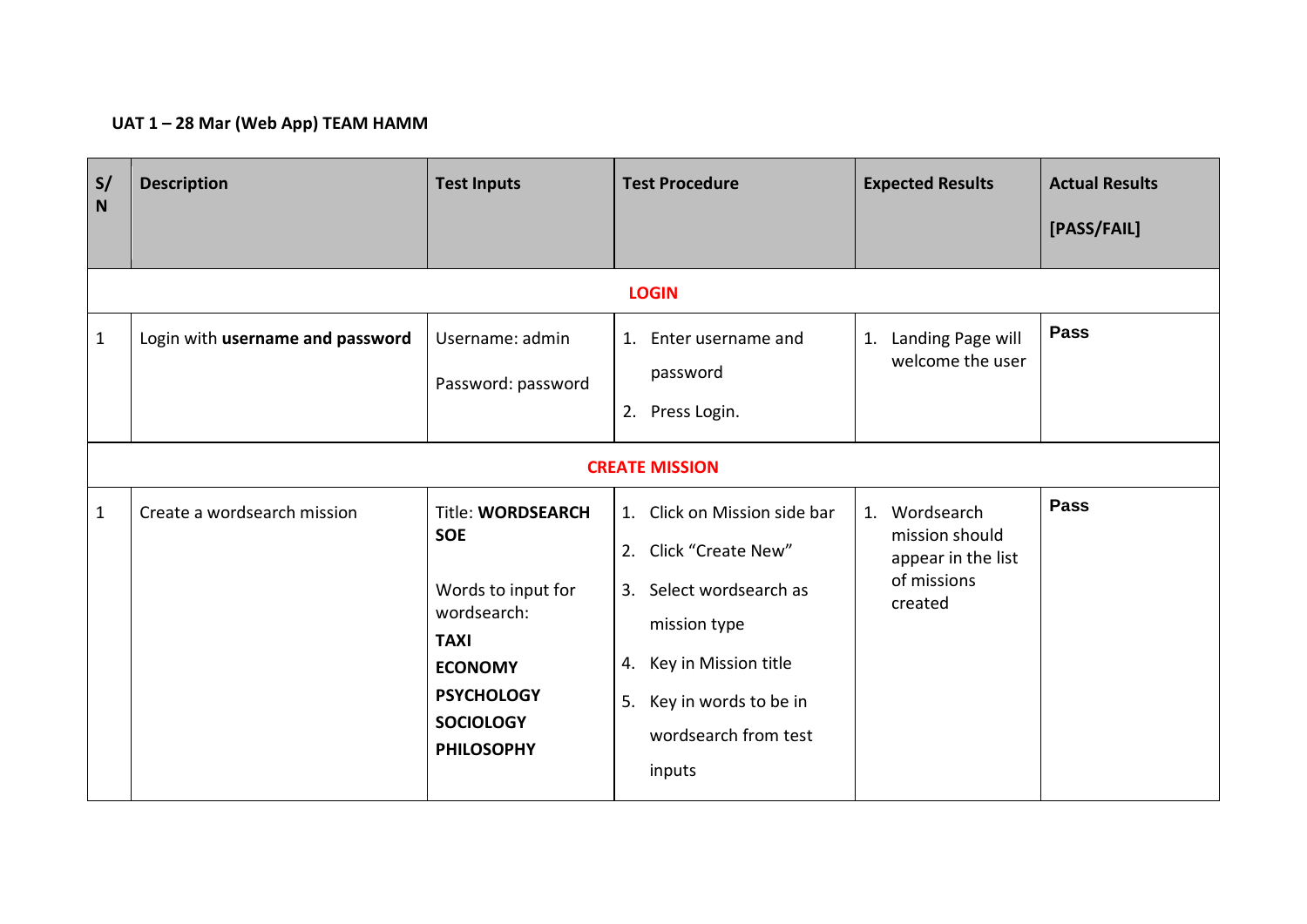|                |                           |                                                                                                       | 6. Click Create                                                                                                                                    |                                                                                           |             |
|----------------|---------------------------|-------------------------------------------------------------------------------------------------------|----------------------------------------------------------------------------------------------------------------------------------------------------|-------------------------------------------------------------------------------------------|-------------|
| $\overline{2}$ | Edit a wordsearch mission | <b>Title: WORDSEARCH</b><br><b>SOE</b><br>Words to input for<br>wordsearch:<br>$TAXI \rightarrow TAX$ | 1. Click on Mission side bar<br>2. Edit newly created<br>wordsearch<br>3. Key in words to be in<br>wordsearch from test<br>inputs<br>4. Click Save | 1. Edited<br>wordsearch<br>mission should<br>appear in the list<br>of missions<br>created | <b>Pass</b> |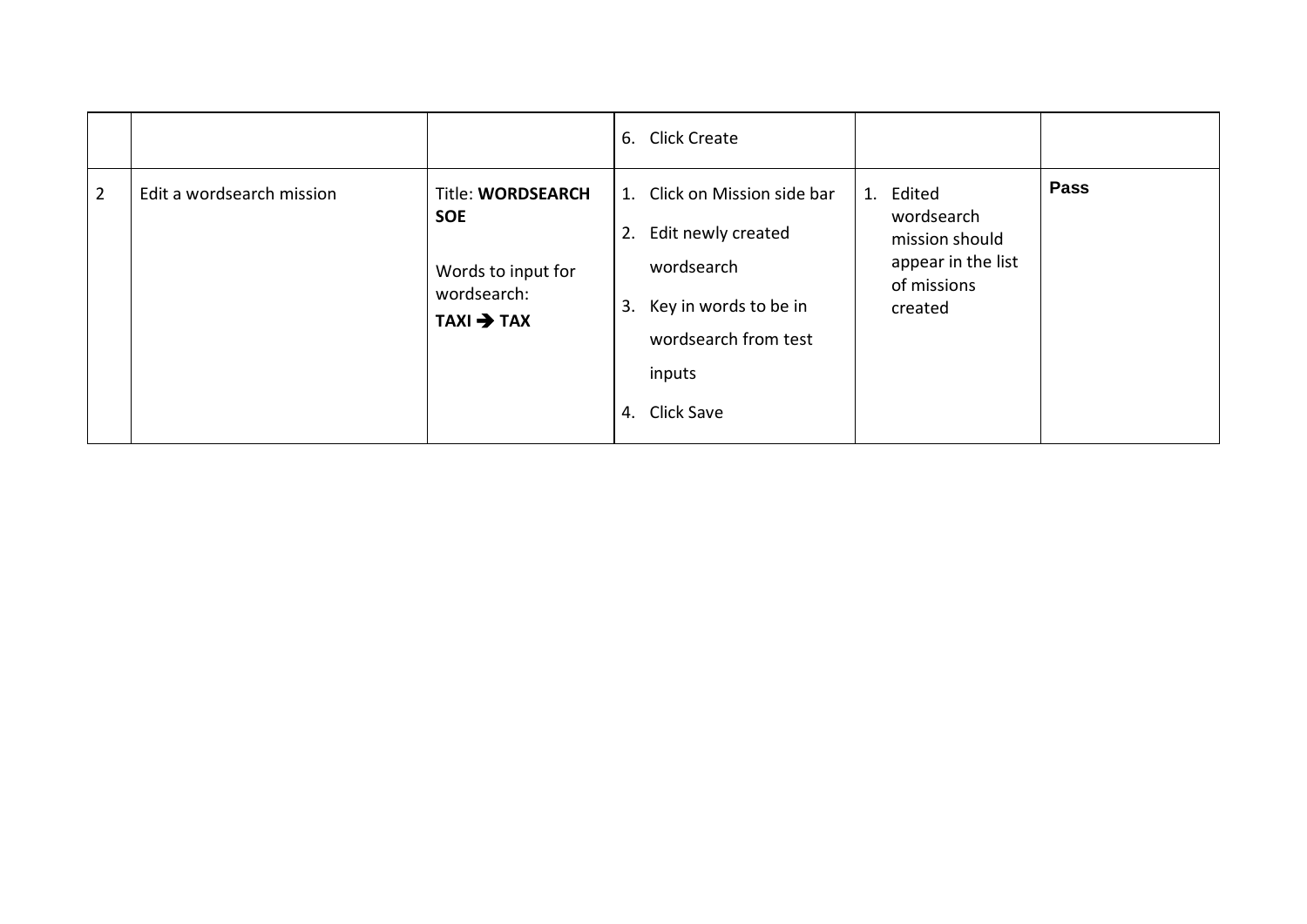|              | <b>CREATE TRAIL</b> |                                    |                                                                                                                                                                                                                                                                                                                                                                                                     |                                                                            |             |  |  |
|--------------|---------------------|------------------------------------|-----------------------------------------------------------------------------------------------------------------------------------------------------------------------------------------------------------------------------------------------------------------------------------------------------------------------------------------------------------------------------------------------------|----------------------------------------------------------------------------|-------------|--|--|
| $\mathbf{1}$ | Create new trail    | Trail Title: UAT 5<br>Duration: 60 | <b>First Hotspot</b><br>Location: SIS<br>Narrative: SIS Narrative<br>Mission: SIS Quiz<br><b>Second Hotspot</b><br>Location: Lee Kong Chian<br><b>School of Business</b><br>Narrative: LKCSB Narrative<br>Mission: LKCSB Wefie<br><b>Third Hotspot</b><br>Location: Li Ka Shing Library<br>Narrative: LKSL Narrative<br>Mission: LKSL Drag and Drop<br><b>Fourth Hotspot</b><br>Location: School of | 1. Newly created<br>trail should<br>appear in the list<br>of trail created | <b>Pass</b> |  |  |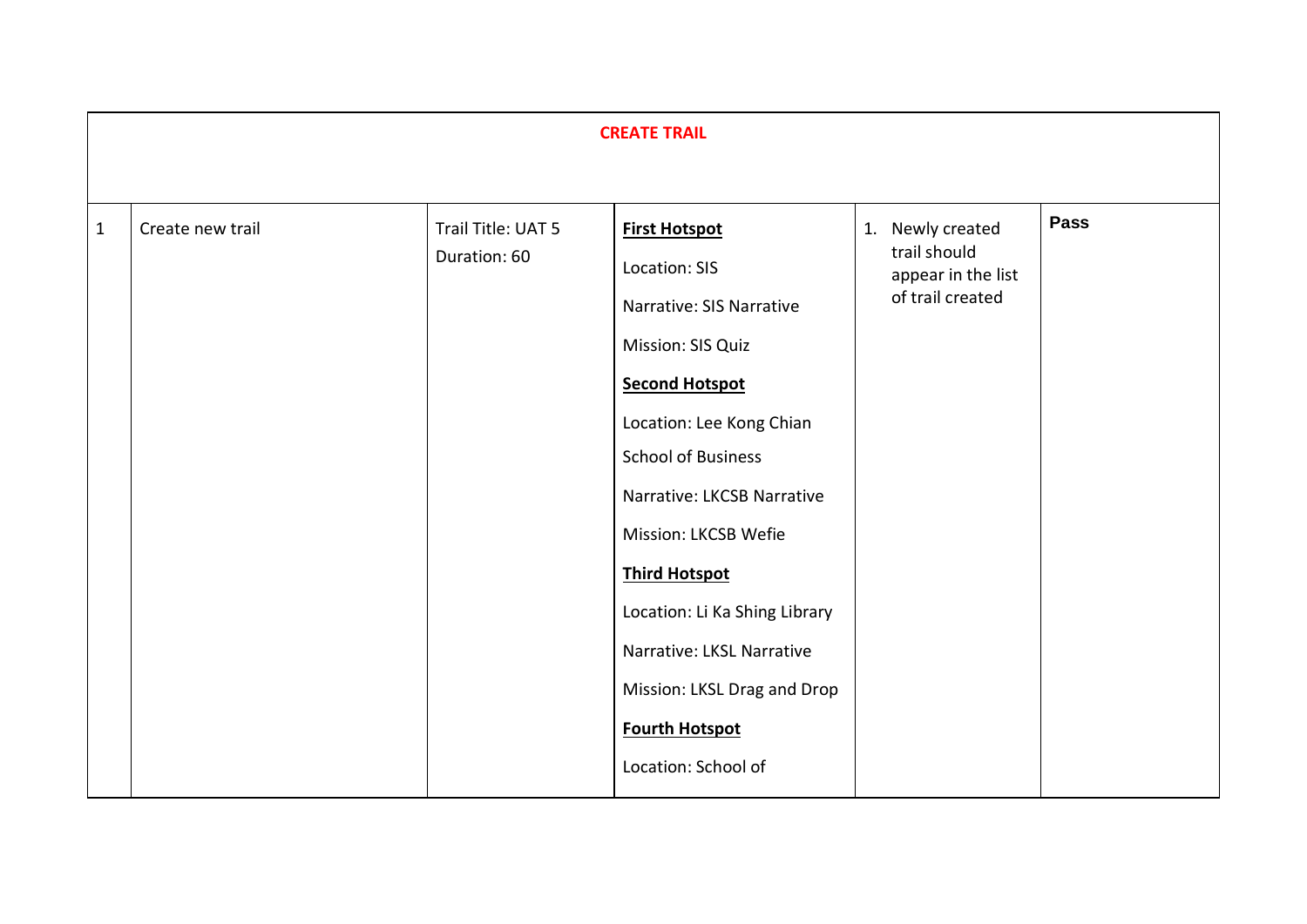|                |              |                             | <b>Economics and Social Science</b><br>Narrative: SOE Narrative<br>Mission: WORDSEARCH SOE<br><b>Fifth Hotspot</b><br>Location: School of Law<br>Narrative: SOL Narrative<br>Mission: SOL Anagram<br><b>Sixth Hotspot</b><br>Location: School of<br>Accountancy<br>Narrative: SOA Narrative<br><b>Mission: SOA Drawing</b> |                                                                              |               |
|----------------|--------------|-----------------------------|----------------------------------------------------------------------------------------------------------------------------------------------------------------------------------------------------------------------------------------------------------------------------------------------------------------------------|------------------------------------------------------------------------------|---------------|
| $\overline{2}$ | Delete trail | Trial: wet weather<br>trail | 1. Click on trail<br>2. Delete wet weather trail<br>3. Click "Delete"                                                                                                                                                                                                                                                      | 1. Wet weather trail<br>should not appear<br>in the list of trail<br>created | <b>Failed</b> |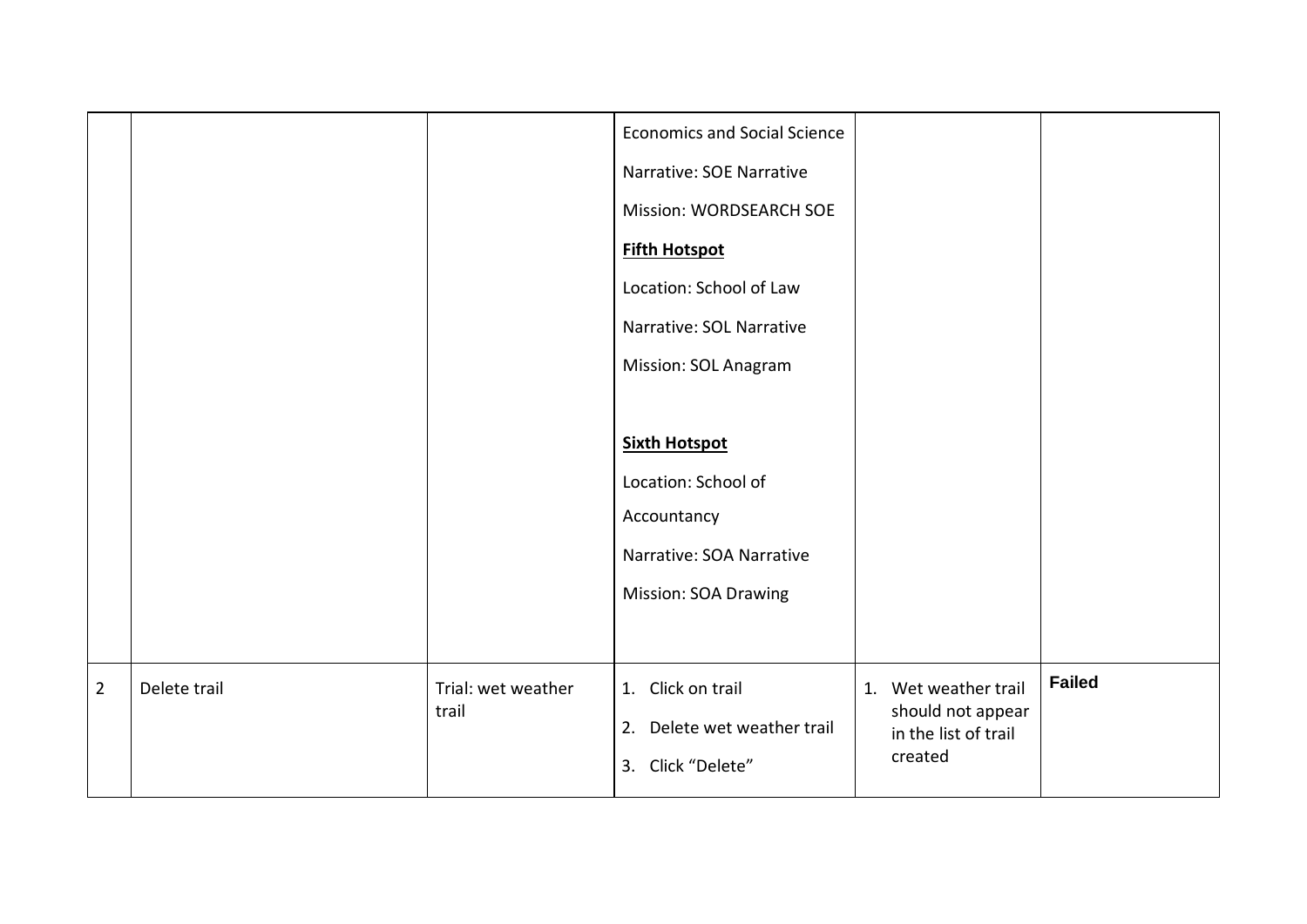| <b>MONITORING</b>             |                          |                                        |                                                                                                                                          |                                                                                |             |  |  |
|-------------------------------|--------------------------|----------------------------------------|------------------------------------------------------------------------------------------------------------------------------------------|--------------------------------------------------------------------------------|-------------|--|--|
| $\mathbf{1}$                  | Generate Trail ID        | <b>Select Trail: UAT 5</b><br>Teams: 3 | 1. Click on Start Trail<br>2. Select a trail title<br>3. Fill in the number of<br>groups<br>4. Click generate trail ID<br>5. Start Trail | 1. Trail ID will be<br>generated<br>2. Countdown timer<br>starts counting down | <b>Pass</b> |  |  |
| <b>MONITOR GROUP LOCATION</b> |                          |                                        |                                                                                                                                          |                                                                                |             |  |  |
| $\mathbf{1}$                  | Monitor group's location | $\blacksquare$                         | Click on Live Maps tab<br>1.                                                                                                             | 1. Any location update<br>should be reflected on<br>the map                    | <b>Pass</b> |  |  |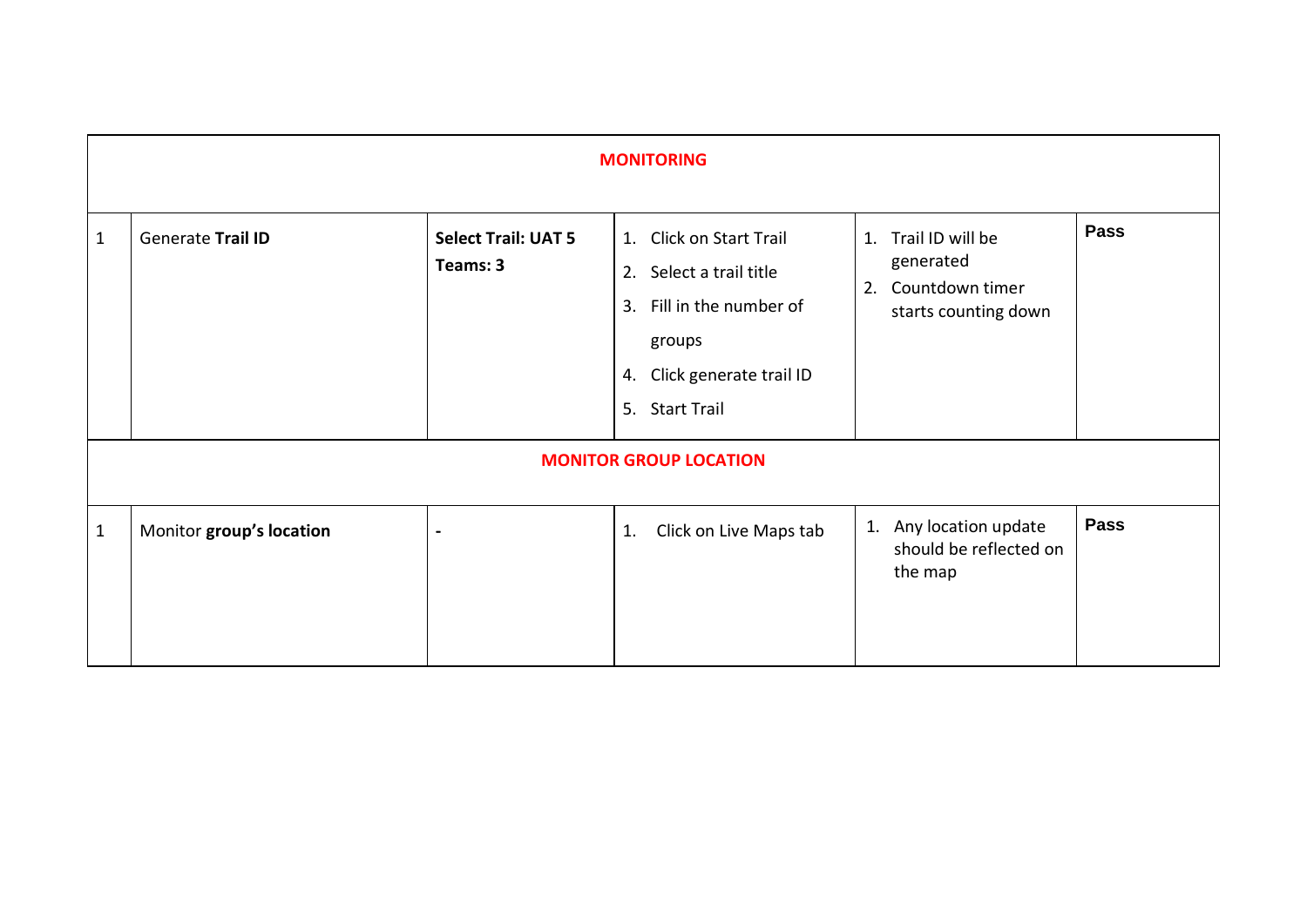| $\overline{2}$ | Send notification                                  | <b>Socket Channel:</b><br>"Notification"<br>Message:<br>"Please hurry!" | 1. Click on Live Map<br>2. Enter Message | $1. -$                                                                                                                                             | <b>Pass</b> |  |  |  |
|----------------|----------------------------------------------------|-------------------------------------------------------------------------|------------------------------------------|----------------------------------------------------------------------------------------------------------------------------------------------------|-------------|--|--|--|
|                | Leaderboard                                        |                                                                         |                                          |                                                                                                                                                    |             |  |  |  |
| $\mathbf 1$    | <b>View leaderboard</b><br>(Check group's ranking) | ä,                                                                      | 1. Click on Leaderboard                  | 1. All group's position will<br>be shown displaying<br>the number of<br>completed hotspots<br>2. There should be 3<br>groups on the<br>leaderboard | <b>Pass</b> |  |  |  |